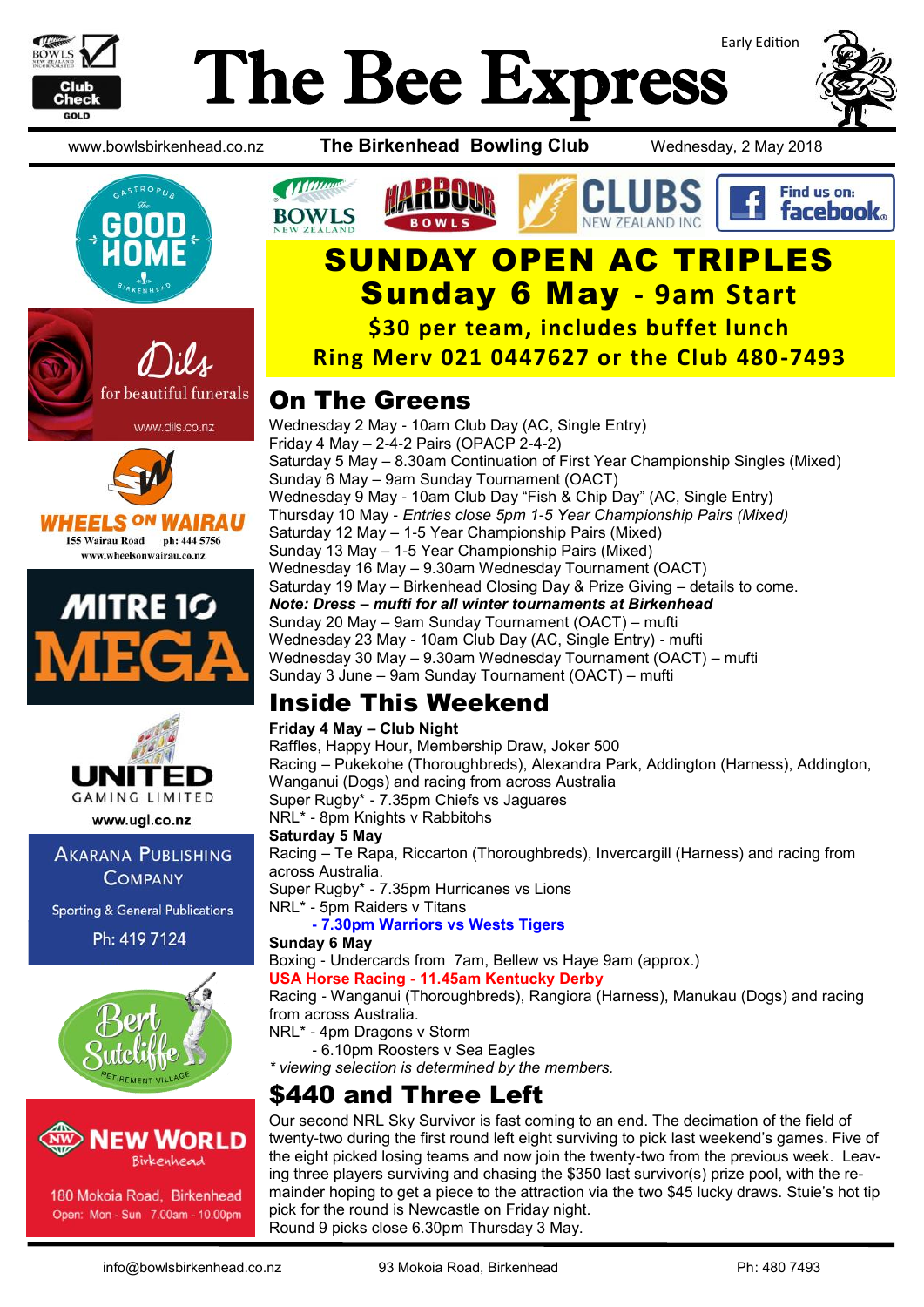www.bowlsbirkenhead.co.nz **The Birkenhead Bowling Club** Wednesday, 2 May 2018















Design & Manufacture **High Quality Durable** Whiteboards **Noticeboards Educational Furniture** Over 25 years New Zealand made



*<u>Ommie Swart Limited</u>* otional Apparel & Products, Corporate Gifts **Customised Team & Club Uniforms** 



### Next Quiz

7pm Thursday 10 May

**Further info phone 0275 297297**

### Rumble, Nathan, Drew Make Semis

Adverse weather delayed the start of BNH Champion of Champion Triples Men & Women last Saturday. With a dramatic change in weather Sunday the both events managed to get through three rounds.

In the women's, Birkenhead's Connie Mathieson (due to the unavailability of Adele Ineson), Mavis Smith and Jacqui Belcher (s) first up beat Mairangi Bay's Teresa Rogers, Jan Gledhill and Hillary Ross (s) (21-16).

Second round Belcher's trio weren't so fortunate going down to Orewa's T.Cambell, Judy Beachen and Gail Bagnall (s) (10-20).

While in the men's, Birkenhead's Mark Rumble, Peter Nathan, Nigel Drew (s) walked away with comfortable wins over Glenfield's M.Malpas, Alan Telford, Doug Campbell (6- 22) and Beach Haven's Roy Parker, Morris Pita, Garry Banks (5-24) to make the semifinals. The semi-final Drew's trio are up against Riverhead's Duane McDonald, Gordon Smith and Steve Cox (s). With the winner taking on Orewa's Walter Howden. Murray Valance, Errol Koroi in the final.

The Birkenhead vs Riverhead semi-final will be played on Sunday 6th May at Bowls Orewa after the Camp of Champ Fours.

### **\$350 MEMBERSHIP DRAW TODAY**

### Round Five & Final Saturday

The severe weather put heed to any play on Saturday and Saturday evening Sunday play was looking doubtful. But as has been true many times wait till the morning and Sunday dawned with patchy sky but soon the sun was out. The doomsayers had no play all weekend and into the week.

But the day stayed fine and a full four rounds of qualifying play was complete, A special thanks to Adam Richardson for marking three rounds.

After four rounds of players sit on Judi Farkash 3 wins, Milika Nathan 2 wins, Chad Nathan 2 wins (defaulted round four due to work commitments), Mari Hannan 1 win and John Hannan 1 win.

One round (Round five) remains of qualifying Saturday 5 May, followed by the two top qualifiers competing for the First Year Singles title in a winner takes all final. First Year Singles continues 8.30am this coming Saturday 5 May.

### 1-5 Year Pairs Rescheduled

Due to the both the 1-5 Year Singles Men's and Women's having to be rescheduled last month the 1-5 Year Pairs (Any Combination) has been rescheduled to 8.30am Saturday 12 and Sunday 13 May.

Entries close 5pm Thursday 10 May 2018.

### Jubilee Dinner Photos Available

Photos taken at the Jubilee Gala Dinner & Dance are available for viewing on the Club's website.

Electronic copies of photographs are available free of charge from the Club Secretary. Email [secretary@bowlsbirkenhead.co.nz](http://www.bowlsbirkenhead.com/secretary@bowlsbirkenhead.co.nz) stating the photograph number.

### **Birkenhead Bowling Club Closing Day & Prize Giving Saturday 19 May AGM 10am Sunday 17 June**

info@bowlsbirkenhead.co.nz 93 Mokoia Road, Birkenhead Ph: 480 7493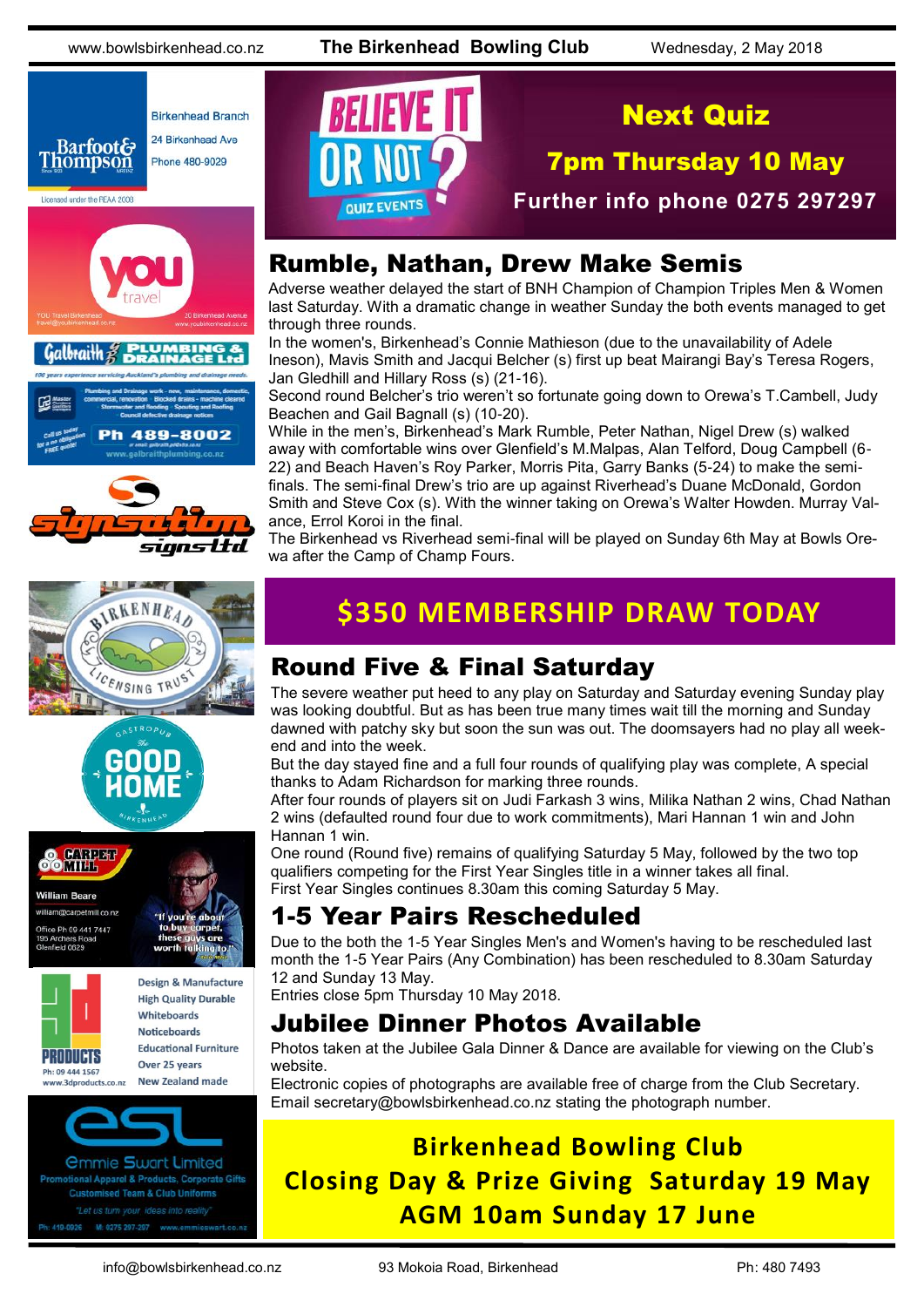www.bowlsbirkenhead.co.nz **The Birkenhead Bowling Club** Wednesday, 2 May 2018









#### 7331 155 Wairau Road ph: 444 5756

www.wheelsonwairau.co.nz

Congratulations Ann Lepper





www.ugl.co.nz

**AKARANA PUBLISHING COMPANY** 

**Sporting & General Publications** 

Ph: 419 7124





180 Mokoia Road, Birkenhead Open: Mon - Sun 7.00am - 10.00pm

## **SKY SURVIVOR ROUND 9 PICKS IN BY 6.30PM THURSDAY 3 MAY**

### Birkenhead into PPL Finals Day

GAME SET

ANZAC Day Wednesday 25th April saw the remaining Zone 4 qualifying rounds completed on the greens at Birkenhead. At the conclusion of play Birkenhead and Northcote topped the table progressing onto PPL finals day, Saturday 12 May at Bowls Orewa.

*Qualifying results:*

|        | ≀ualirying resuits: | <b>GAME</b><br><b>PTS</b> | <b>SET</b><br><b>PTS</b> | <b>TOTAL</b> |
|--------|---------------------|---------------------------|--------------------------|--------------|
| ZONE 1 | <b>OREWA</b>        | 48                        | 31                       | 79           |
|        | <b>BROWNS BAY</b>   | 24                        | 20                       | 44           |
|        | MANLY               | 27                        | 15                       | 42           |
|        | <b>WARKWORTH</b>    | 24                        | 16                       | 40           |

| $\sim$ |        | 24 | . . | 38.5 |
|--------|--------|----|-----|------|
|        | ERHEAD |    | 5   | 71.5 |

|              | GAME SET<br>PTS PTS |    | <b>TOTAL</b> |  |
|--------------|---------------------|----|--------------|--|
| MAIRANGI BAY | 42                  | 28 | 70           |  |

| ZONE <sub>3</sub> | <b>MAIRANGI BAY</b> | 42 | 28   | 70   |
|-------------------|---------------------|----|------|------|
|                   | <b>MILFORD</b>      | 36 | 22.5 | 58.5 |
|                   | <b>TAKAPUNA</b>     | 33 | 25   | 58   |
|                   | <b>BELMONT</b>      | 15 | 10.5 | 25.5 |

|        | <b>BIRKENHEAD</b>  | 33 | 27   | 60   |
|--------|--------------------|----|------|------|
|        | <b>NORTHCOTE</b>   | 39 | 18   | 57   |
| ZONE 4 | <b>BEACH HAVEN</b> | 36 | 19   | 55   |
|        | <b>GLENFIELD</b>   | 27 | 21.5 | 48.5 |
|        | <b>SUNNYBRAE</b>   | g  | 6.5  | 15.5 |

### Closing Day & Prize Giving

Pencil in Saturday 19 May. All members and partners are welcome to come and share in the years achievements. If it's like previous years it's not to be missed. Further details to be advised.

### A Bit of History

Pick you our free "A Bit of History & Celebrations Guide" from the Club. The publication produced to mark the Club's 75 Jubilee loaded with history and stories from the past seventy-five years.

### BNH Centre Event Closing Dates

All Centre event closing dates stated below are with the Club Secretary. Men's & Women's 1-5 Year Centre Pairs closes Sunday 6th May 2018 Men's & Women's 1-8 Year Centre Fours closes Sunday 27th May 2018

### BNH Open 2-4-2 Pairs

Playing 9 &10 June. This is an Open event for any full member bowlers to enter. All play will be on North Harbour artificial greens. Maximum entries 128. A printable entry form is available on Bowls North Harbour's website.

Entries close with Bowls North Harbour Centre Manager Wednesday 23rd May 2018



### **Kentucky Derby 11.45am This Sunday Watch it Live at the Club TAB in operation**



### **TAB at Birkenhead Bowling Club.**

The Birkenhead Bowling Club is committed to promoting responsible gambling.